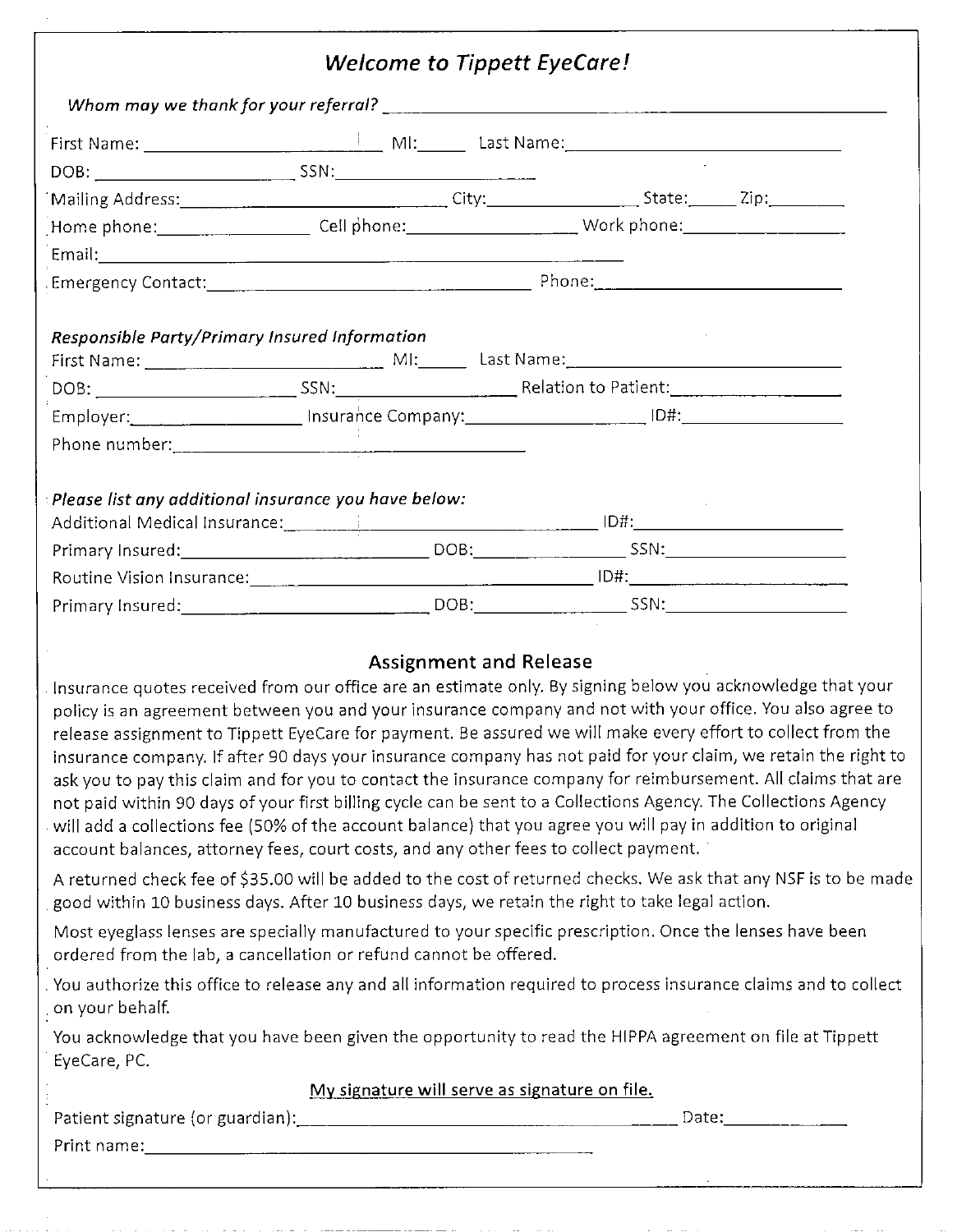# Consent to Treat

# \*A11 minors must be accompanied by a parent or guardian to receive services\*

# Contact Lens Evaluation

A contact lens exam will require an evaluation and additional measurements taken by our doctors and staff. The contact lens evaluation is a separate fee that is required to he paid on the date of service. Some insurances will cover this service and we will gladly file this on your behalf. We require that most contact lens evaluations are finalized within 45 days from the contact lens evaluation bill date. After 45 days there will be a charge for an office visit, refraction and re-evaluation. Contact lens evaluations start at \$79.00 and range up to \$125.00 depending on what lens the doctor feels is best for your visual needs.

### Medical vs. Routine

Routine vision plans are for healthy eyes only. We may not be able to file your routine vision plan if there is a medical condition that needs to he addressed. We may also require additional tests in order for our doctors to he able to diagnose and treat ocular concerns. We will file claims to your insurance upon receipt of your most current medical insurance card. Most tests are covered under your medical plan. Although these tests aid our doctors in diagnosis and treatment, there are some tests that may he considered experimental by your insurance, and therefore will not he covered. Many insurance plans also have deductibles, co-insurance and co-pays that are required at the time of services. In all cases you acknowledge with your signature that you are responsible for the payment of these services.

We offer many methods of payment; Cash, Check, Debit, Credit Card'and also Care Credit.

Your payment is expected on the date of service.

Patient Name (please print):

Patient Signature:

Date: the contract of the contract of the contract of the contract of the contract of the contract of the contract of the contract of the contract of the contract of the contract of the contract of the contract of the cont

Staff Initials: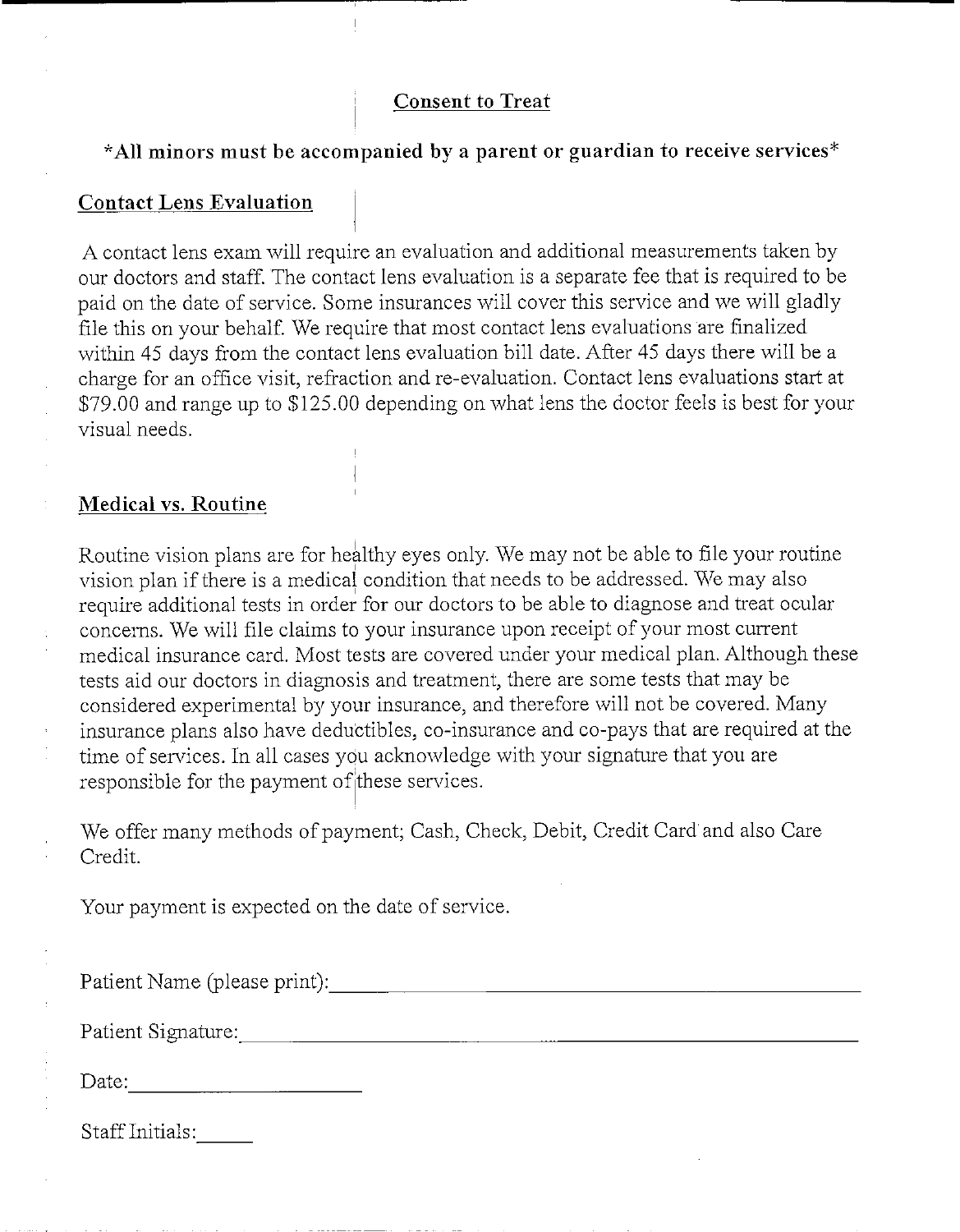### Authorization for Additional Testing

As part of a comprehensive Eye Examination, our office utilizes advanced technologies to create a photographic record of your retina. We consider this testing an option a part of our routine examination. Your insurance will not cover the cost associated, therefore your financial billing statement will reflect the charge of the test[s) you choose.

How does this test benefit you?

-They provide your doctor the best possible information to diagnose, manage, and treat eye disease.

-They are permanent, detailed records of your eye health and genera! health.

-They can be *transferred* to other doctors almost instantly.

\*\*\*lf you have medical complaints, are Diabetic or seeing Flashes or Floaters you will be dialated. These packages are for healthy eyes only.\*\*\*\*

I have read and understand the importance of this testing.

### Please check the box if you wish to have this test done:

| Augusta | $\Box$ CLARUS \$29.00 |  |
|---------|-----------------------|--|

Grovetown **OOPTOS \$29.00 GHRT \$29.00 OWellness Package \$47.00 (OPTOS/HRT)** 

#### Privacy of your Medical information and Medical Billing

By signing below, 1 acknowledge that I have been given the opportunity to review electronically (or in print) the Privacy Policy and the Insurance and Billling Practices in effect for Tippett Eye Care. Further, I have been informed that I may request a copy of these policies at any time.

I understand that, under the provisions of the privacy policy, my health care information may not be shared with anyone except as outlined by the policy. However, ! wish to grant the following individuals unrestricted access to my information.

| 1. |  |  |
|----|--|--|
| 2. |  |  |
| 3. |  |  |

Signature or Signature of Parent/Guardian discussed that example that Date(dd/mm/yy)